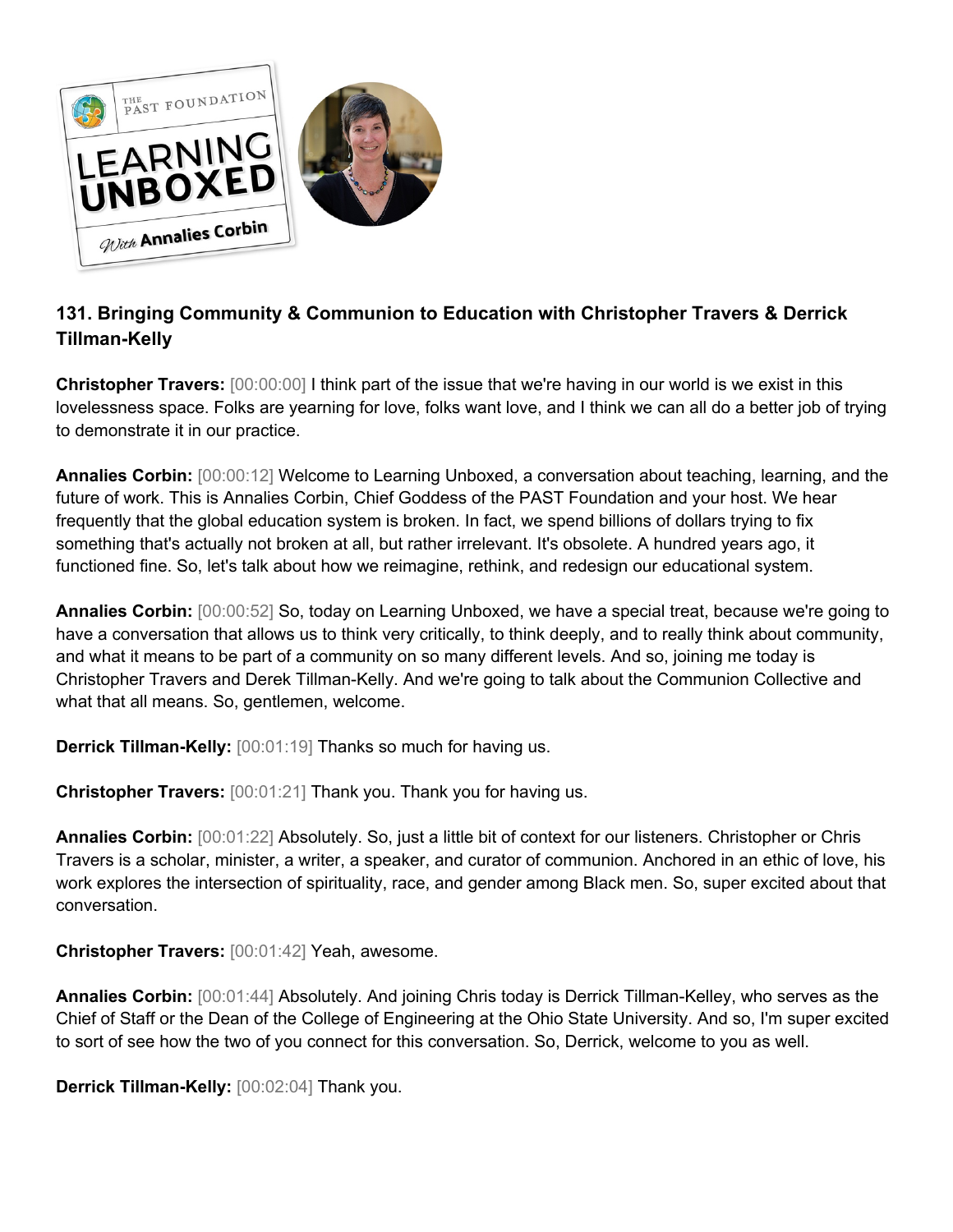**Annalies Corbin:** [00:02:05] So, I wanted to start today, just very, very high level, recognizing that our listeners come from all over the world. So, Chris, talk to us just a little bit, first and foremost, about what this notion of a Communion Collective is.

**Christopher Travers:** [00:02:20] Yeah, that's a great way to begin. So, a communion for me honestly is, at the core of it, it's about relationship, right? It's a two-part relationship. So, it's a spiritual connection in the sense with our creator, but then it's also this horizontal union that we have with one another. And I think oftentimes, and folks have heard the concept of communion, particularly within faith and form spaces, it's sort of like a ritual.

**Christopher Travers:** [00:02:47] And I think of it as being something that's every day and everywhere we go, any time that we are sort of connected, embraced by community, I think we are living and doing communion, right? And so, the Communion Collective is really just a group of artists who are committed or passionate about bringing this notion of communion within every fabric of life, particularly within educational spaces, faithinformed practices, as well as scholarly pursuits.

**Annalies Corbin:** [00:03:13] Absolutely. And wow, that's a great way to sort of help everybody understand that. So, thank you very, very much for that. So, Derrick, help us understand sort of your connection in this space with what Chris is talking about. So, A, I think I probably have a pretty good sense of that, but help our listeners out by understanding sort of what role you play in this conversation.

**Derrick Tillman-Kelly:** [00:03:36] Yeah. So, the honest answer is that I'm all things cheerleader for Chris. That's the quick way to say it. But in reality, I've sort of been a partner in Chris's walk in life. He came to Columbus for doctoral study at Ohio State, but the day that we met, we talked both about his interest in exploring education, but also in his call to ministry and his desire to be intentional about the ways in which those two things intersect.

**Derrick Tillman-Kelly:** [00:04:04] Because often, we were told that the formal structures of education and the sort of formal structures of religion or faith aren't meant to be brought together. And Chris didn't believe that. And so, I've gotten to sort of walk alongside us. He's sort of brought the two things together, but also be a sounding board to think about how these things might work, and then ultimately, to be a benefactor and beneficiary of the ways in which he sort of brought the Community Collective into existence.

**Annalies Corbin:** [00:04:31] Yeah, absolutely. I love that. So, Chris, that was a perfect segue. So, Derrick, thank you for that, that bridge that you provided there, because I do want to talk a little bit about your graduate work, because I get the sense that a lot of that sort of piece of your journey has really informed the way you're thinking about and doing the work that you are now.

**Annalies Corbin:** [00:04:50] And for our listeners, to just sort of have a sense of what's going on, currently, you are serving as a visiting assistant professor at Denison University, which is also here in Ohio, as well as a lecturer at Ohio State University. And you've really been in a lot of work and space around thinking about men and masculinity, race and gender, and sort of the intersection of all these roles in what I hope becomes a conversation as part of this around making a lot of your work very, very tangible broadly today, the here and the now. So, let's talk a little bit about that journey for you.

**Christopher Travers:** [00:05:27] Yeah. So, I think Derrick got us started, when I got to school, I had a little bit of experience in ministry and working with students, working with younger people, and I thought that I sort of had to push those skills or experience to the side and become socialized like to the field of the academy, right?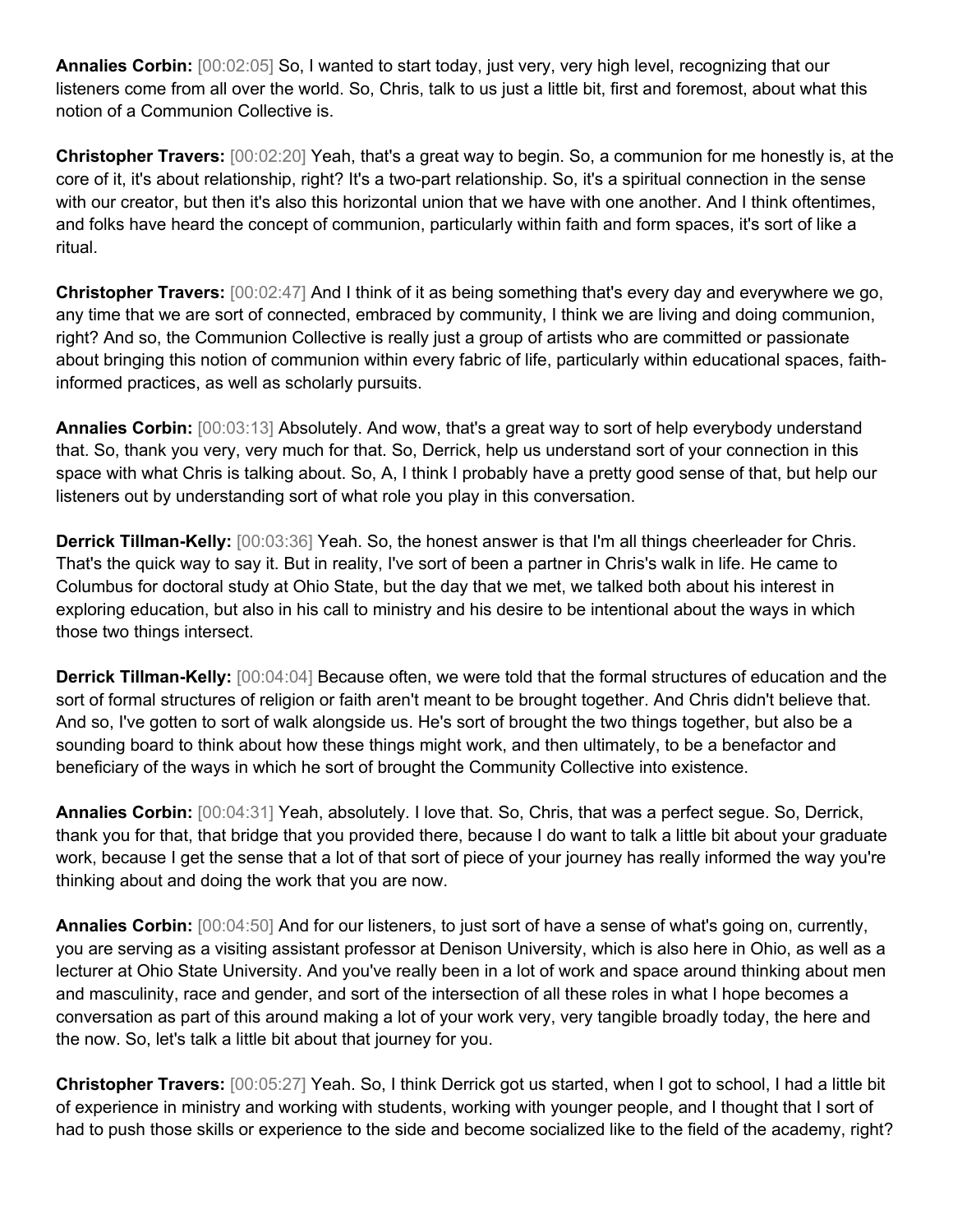**Annalies Corbin:** [00:05:48] Academia. This wicked, wicked academia, right?

**Christopher Travers:** [00:05:52] Yeah, this is almost, right? And so, what I realized, though, over the course of my studies was it was the relationships that really like got me moving forward, right? It was the spiritual connection that really pushed me for it. So, some of the things that I thought that I had to turn away really was what anchored me during my time in graduate studies, right? And so, I found my success and sort of like remembering and drawing back to what I would call, now, communion.

**Christopher Travers:** [00:06:17] And so, I realized that there is a way for me to bring the essence or the spirit of what communion represents in my life into the classroom, just as much as I can bring some of the conversations, and the exercises, and the pedagogical practices within ministry. And I also began to realize that the students that I would engage, because I had worked with undergraduate students at Ohio State University, they also appreciated my approach, right? At the core of what I'm trying to do in communion is a level of humanizing, the educational spaces, keeping love at the forefront, valuing the person over the product, taking the time to engage in relational experiences more than some of the things that the academy would prioritize are important.

**Christopher Travers:** [00:07:01] And so, I realized that those are sort of like—that that's the secret sauce to unlocking the potential in students, to empowering them are some of the very same elements that I had learned growing up in my faith. And so, really, during my graduate stays, I think I built a level of confidence around approaching things in my own way, which is really just breaking down the barriers between faith, informed spaces, and educational spaces, and kind of just bringing the worlds together.

**Annalies Corbin:** [00:07:28] Absolutely. And definitely, not just a piece that we need, right? But I do think that there are so many lessons learned, so many values in understanding the humanity of the work that we are collectively doing. And I did make a reference, talking about sort of wicked academia, and I was very deliberate about that. And most of my listeners know, my background and work is as an anthropologist and as a university faculty member myself, right?

**Annalies Corbin:** [00:07:57] And so, I do think and I feel a bit sort of your journey with you, because I have also found that if we're not mindful that there is an interesting dichotomy and tangible disconnect, sometimes, that happens in post-secondary, and it pushes down into K-12, that really, I think we lose the human in the journey, right? And certainly, one of the things that we advocate for all the time at PAST and the work that we do is recognizing you have to meet people and systems where they are. We can't make great, meaningful change if we don't recognize that we are in the moment for collective set of reasons.

**Annalies Corbin:** [00:08:43] So, Derrick, on that note, I want to turn a little bit to you, right? Because not only are you Chris's champion and cheerleader, and I love that, but more importantly, I suspect because of your role at the university from an administrative standpoint, you get to see the very things that Chris is talking about playing out in real time across a broad sector of the institution.

**Annalies Corbin:** [00:09:06] And I realize you may not be here to speak specifically from the institution perspective, but I am really curious as you watched and participated in Chris's journey and the work that's happening—we're going to circle back around, by the way, with you, Chris, about the conversation, about thinking about your students and the way you interact with them. But before we get there, Derrick, I want to understand from you, what are you seeing sort of in the landscape of post-secondary right now that is a deliberate sort of work and shift to sort of change this paradigm we're talking about.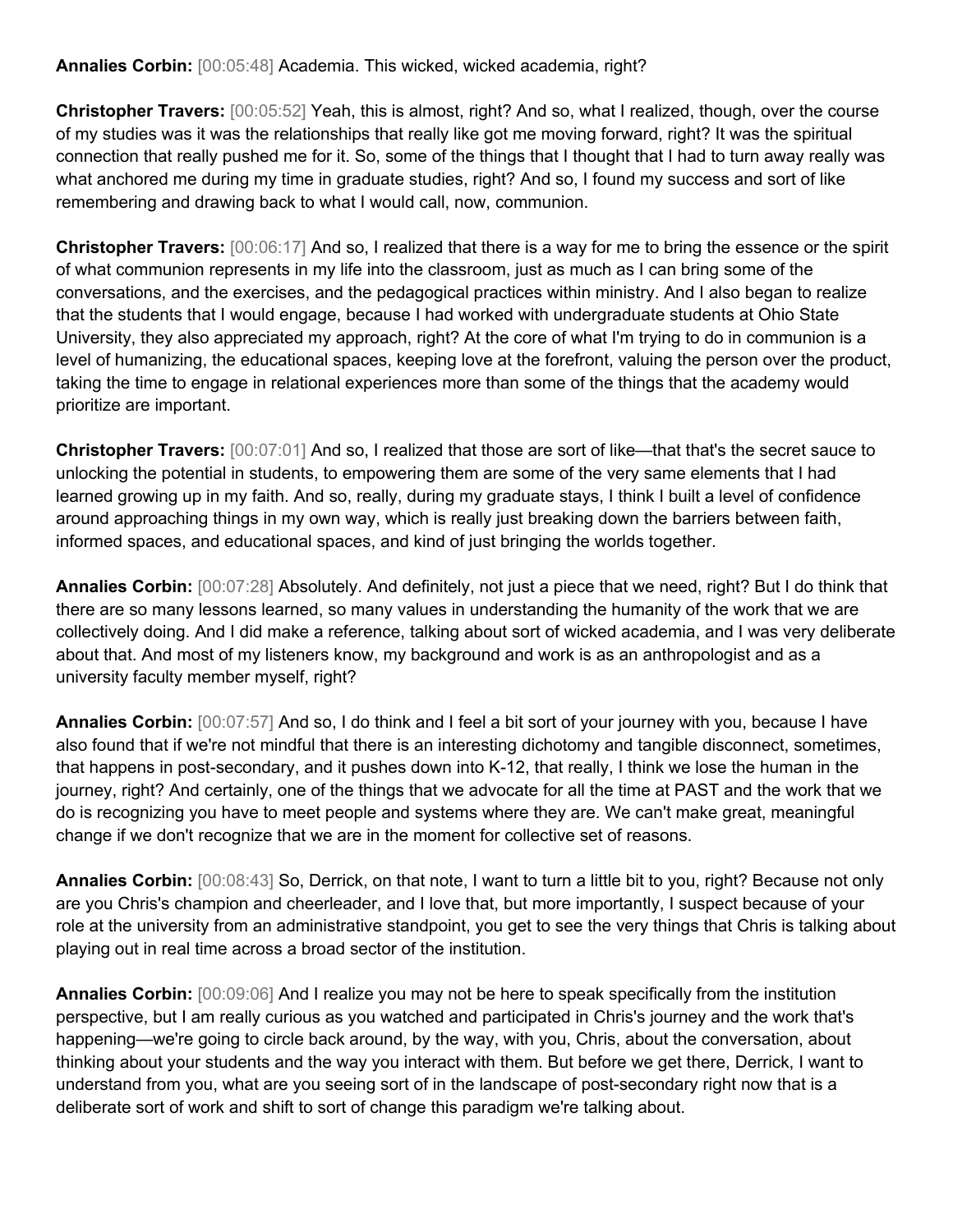**Derrick Tillman-Kelly:** [00:09:38] So, I think there are probably two things. So, I'm fairly fresh in my role as Chief of Staff, but also worked for an alliance of universities prior. And the reality is lots of folks want to serve students well and they want to serve the fullness of students, right? We talk a lot more about students' identities and how that shapes what they bring with them into college, but the reality is without some intentional and explicit engagement, we fail time and time again.

**Derrick Tillman-Kelly:** [00:10:07] And I don't want to denigrate the institutions that we are a part of, but at the same time, we often talk about student success. And the reality is when institutions we're talking about student success, they were talking about institutional metrics that sort of left the humanity of students on the side, right? So, we talked about graduation rates with, yes, certainly, spark and influence what students can do with their lives, but we didn't talk about students' ability to articulate what they wanted from education.

**Derrick Tillman-Kelly:** [00:10:35] The reality is not everybody who goes into post-secondary spaces are thinking about fully four-year degrees or graduate degrees. And if we can only articulate our success in them achieving a metric that someone else is measuring them on, we sort of miss the possibility. And so, I think as we push into spaces where we want to be more fully thoughtful of who the students are, it requires us to not just acknowledge identities, right?

**Derrick Tillman-Kelly:** [00:11:03] So, we can call them first gem, we can call them students, we can call them from low-resource communities or families, but if we tell them, cool, we recognize that, and now, I want you to come and fit the mold of the typical student, which when we say traditional students in that sort of thing, they're like, but the people that we call traditional aren't the majority of students in higher ed.

**Derrick Tillman-Kelly:** [00:11:27] And so, I think a lot of that, for me, that means how do we actually honor the commitments that we've articulated to students, where we're not just labeling them, and then telling them to be who the other students have been, but actually changing the ways in which we go through orientation, or we deal with registration of courses, or that we celebrate their successes along the way? Right? Because I think in our current frame at Ohio State, there's a new interest in students pursuing multiple possibilities.

**Derrick Tillman-Kelly:** [00:11:55] So, yes, we want you to get a degree when you come here, but we also want you to be an entrepreneur and think about the things that tug at your heart or soul in ways that allow you to change the world. And you don't have to wait until you graduate from Ohio State or other places to begin making that broader impact in the world. And so, in many ways, I think that is sort of how I thought about Chris's journey, too, right? Like he didn't have to get his Ph.D. before he could start thinking about the ways in which he served the fullness of students.

**Annalies Corbin:** [00:12:25] Right. Absolutely. And I really do love that, because again, one of those things that we see all the time, in the entire student journey, personally, I'm conflicted, in terms of—because I spent a tremendous amount of time working with a variety of students across that sort of PK 20 spectrum. But a lot of our time, full transparency and disclosure, it's really that sweet spot, upper elementary through high school with students.

**Annalies Corbin:** [00:12:53] And it's a time in their lives where they're just struggling mightily with everything under the Sun. The traditional, kid, twin and teenager angst, the world discovery, the disparities, the advantage, the what am I going to do? People are still asking me, what do you want to be when you grow up? Wrong question to ask a kid, by the way. In that whole sort of just mix, if you will, that is the growing up of life.

**Annalies Corbin:** [00:13:20] But it's becoming increasingly difficult in my mind to be able to have a conversation with a student that says, oh, by the way, you need to go to college. That's a whole different space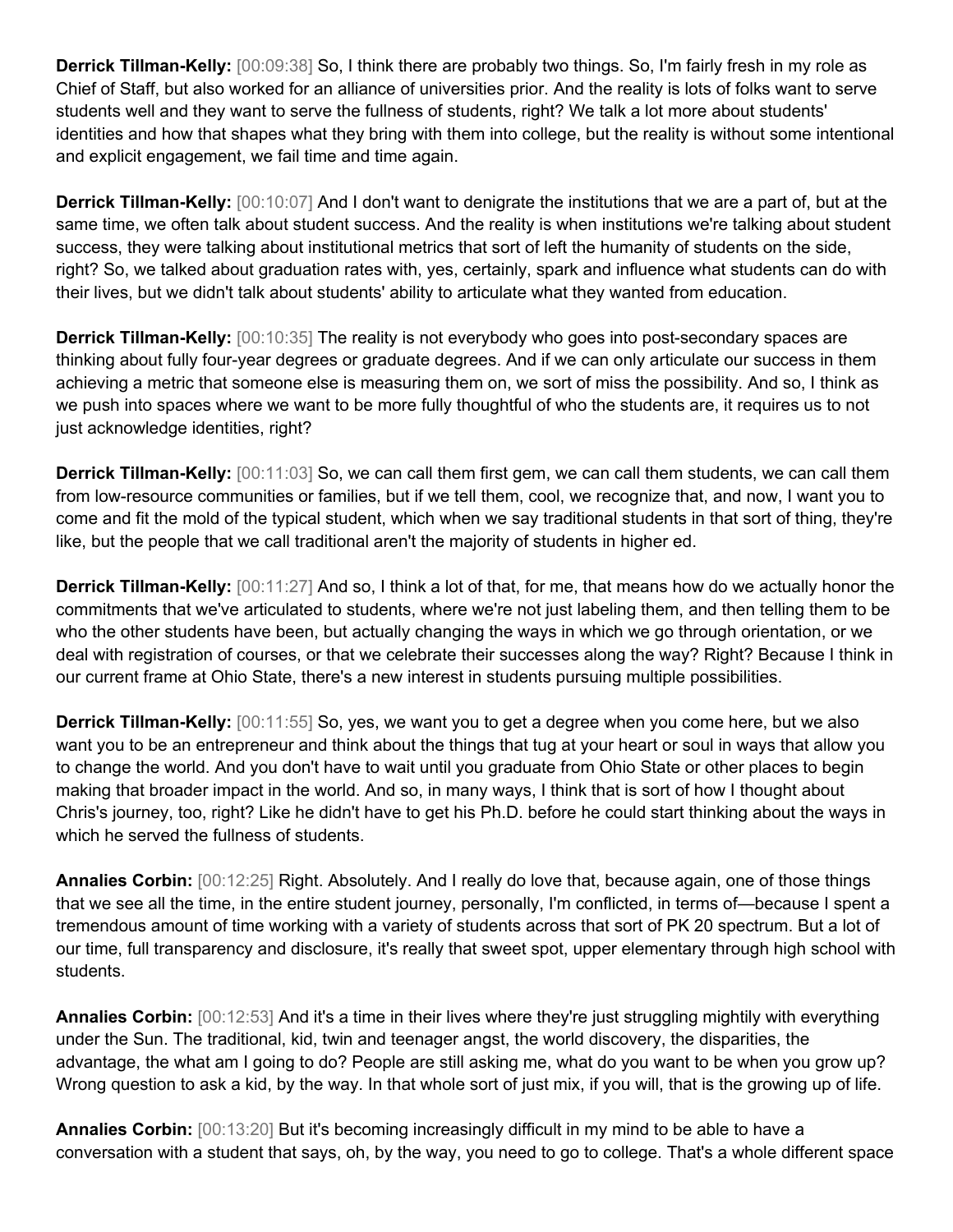that we're occupying, and I appreciate, Derrick, the way you couched that. And Chris, so I'm really curious as it relates to the work that you're doing specifically with students, they're showing up there.

**Annalies Corbin:** [00:13:42] And they may be there because they got community pressure. They may be there because they got an awesome scholarship they couldn't say no to. They may have gotten there because their parents pushed them. And a whole host of all these other reasons that kids today show up in postsecondary. And some of those reasons are fabulous and wonderful, and are the exact thing that a kiddo needs, but sometimes, they show up there and it's not, and yet some of them persist, some of them choose not to.

**Annalies Corbin:** [00:14:08] What does this notion of Communion Collective in the way that you do your work specifically with students, I want to dig into that, how does your role then help these individuals find their path and their journey? At the end of the day, it's about happiness, and engagement, and fulfillment. How do we get there inside of a post-secondary structure? And I know that's a loaded question, Chris.

**Christopher Travers:** [00:14:33] Yeah. So, I'll speak from like two vantage points. One, I'll speak from like the Community Collective, but then I also talk about some of the years of experience I have within higher education institutes and of engaging with students. And so, for the most part, as a higher education scholar, practitioner, I've had most of my experiences in the classroom and a few in some co-curricular spaces. And I think one of the things that I do in both, Communion Collective and in my work in higher ed is try to curate space. So, I talked about, I think in the bio, you say like curator of communion, right?

**Christopher Travers:** [00:15:08] I do my best to curate spaces that have a certain set of conditions, right? And I allow the spaces to really help to move the students forward. So, within the space, like institutions realized this early on after being in my presence for like a day or two, they start to learn some of the conditions in space. And so, love is in the space. I feel like we're in a culture where we talk about love, but we don't name love, right? So, all of the literature that we have around belonging, and connection, and acceptance, and affirming students, at the core of that, to me, what I hear is love. And so, I name it explicitly.

**Christopher Travers:** [00:15:49] But beyond naming it, like I demonstrate it. I take the time to understand my students in terms of how they receive love, whether they love languages, right? Like we do all of this work when we think about romantic relationship of how we give and receive love, but we don't talk about it when it relates to students, right? And love is still important. Love language is still important. So, that's one of the things I try to bring into the space. I create a dynamic where we are co-constructing.

**Christopher Travers:** [00:16:14] And oftentimes, when you think about professors, or administrators, or even like faith-based leaders, there's always this sort of separation between the leader and those who are following, right? Like this hierarchy, if you will. And one of the things that's always prioritized in any space that I curate is a level of vulnerability and a level of transparency.

**Christopher Travers:** [00:16:33] And it's not because, Annalies, I'm interested in just sharing my business with folks, but I'm trying to model what it looks like to admit that I don't have it all figured out, to admit like I need grace just like you need grace, to admit like I'm still on this journey. You mentioned like never to ask a kid, what do you want to do when you grow up? I'm still trying to figure out what it is I want to do when I grow up.

**Annalies Corbin:** [00:16:54] Me, too. Full disclosure.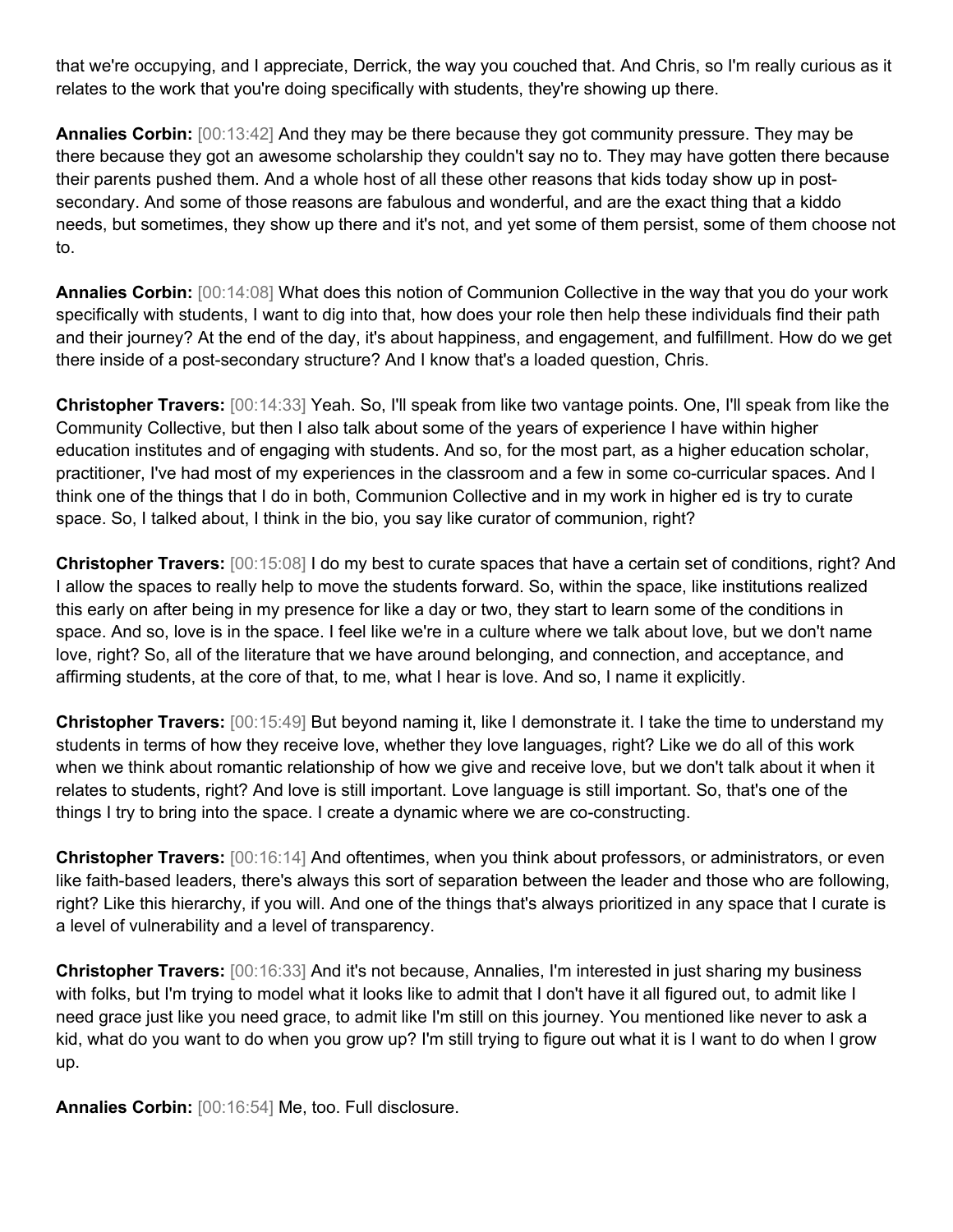**Christopher Travers:** [00:16:57] And I think as leaders, we underestimate the importance of a student or a person that's younger than us being able to see themselves in us, right? Such that like, oh, Chris, like do you struggle sometimes getting out of the bed in the morning? Like you are still working on time management, or like you miss deadlines from time to time, or like you slip up and say something that you don't mean?

**Christopher Travers:** [00:17:19] Like I think students need to see that, right? That's also a level of humanizing the space. So, transparency, vulnerability, love are demonstrated in the space. And when you set the conditions, because students really yearn for these things, contrary to what we might think. When you set the conditions, then the students themselves within the community begin to transfer it. And even when I'm not around, it exists.

**Christopher Travers:** [00:17:44] And so, those three conditions that in my opinion would have been most helpful within the Communion Collective and in my work as a professor or as a scholar, the vulnerability, the transparency, and like the naming of love, right? And we can define it in a lot of ways, but I think of patience, I think of kindness, I think of gentleness, I think of forgiveness, I think of grace, I think of mercy, right? These are the kind of things that I think embody what love looks like.

**Annalies Corbin:** [00:18:09] You bet. And I'm going to circle back around with you just a touch here, Chris, and then I'm going to get Derrick to respond to this. I'm really, really curious inside of an educational institution, especially one, we'll pick on Ohio State just a little bit here, right? Only because of the size of it, right? It is a massive institution and we talk about it a lot here locally in our community, right?

**Annalies Corbin:** [00:18:37] Because it's an anchor institution within our community. Its large employees, a huge number of people. It's got so many different things that are happening across the university ecosystem. And there are so many students who show up here from not just locally, but from all over the world, right? And so, how do you then take your experiences, your work, your philosophy around the way you engage with the student experience, because I really, really love this, but how does that translate into others? Right?

**Annalies Corbin:** [00:19:15] So, how the other, if you will, the adults, the instructors, I'm using adults in the most generic of term here, right? Because all the participants in the university system are adults, but they're young, and in many cases, inexperienced. And as we all collectively here know, there's an awful lot of mentorship that happens or should happen at that piece of somebody's journey, because it's all about transitions and it's about self-discovery.

**Annalies Corbin:** [00:19:42] So, how do you take the amazing work that you're doing in the philosophical point of view that says, I'm going to start by recognizing that everybody that walks into my sphere of experience is a valuable human being and translate that across an institution, but not so much has marginalized them, but it's not necessarily embraced as an everyday practice on behalf of our students?

**Christopher Travers:** [00:20:11] Yeah, that's a great question. And Derrick, you can jump in if you like, but I think part of it is, so I recognize my limitations, right? I can't be in every single space talking to every single person, offering this set of ideas. There's a concept within the Christian tradition that I think it shows up within educational spaces, and this is the notion of discipleship. And so, I bring a similar kind of like focus into educational spaces.

**Christopher Travers:** [00:20:37] So, by that, I mean, there are certain leaders, or individuals, influencers. The concept of folks might use in the social media world, right? And so, my hope is that like the six to 10 leaders, or influencers, or changemakers on campus, or within like a faith-informed space, like I spent intimate time with them. So, I may not spend intimate time with everybody, but I spend intimate time with them, right?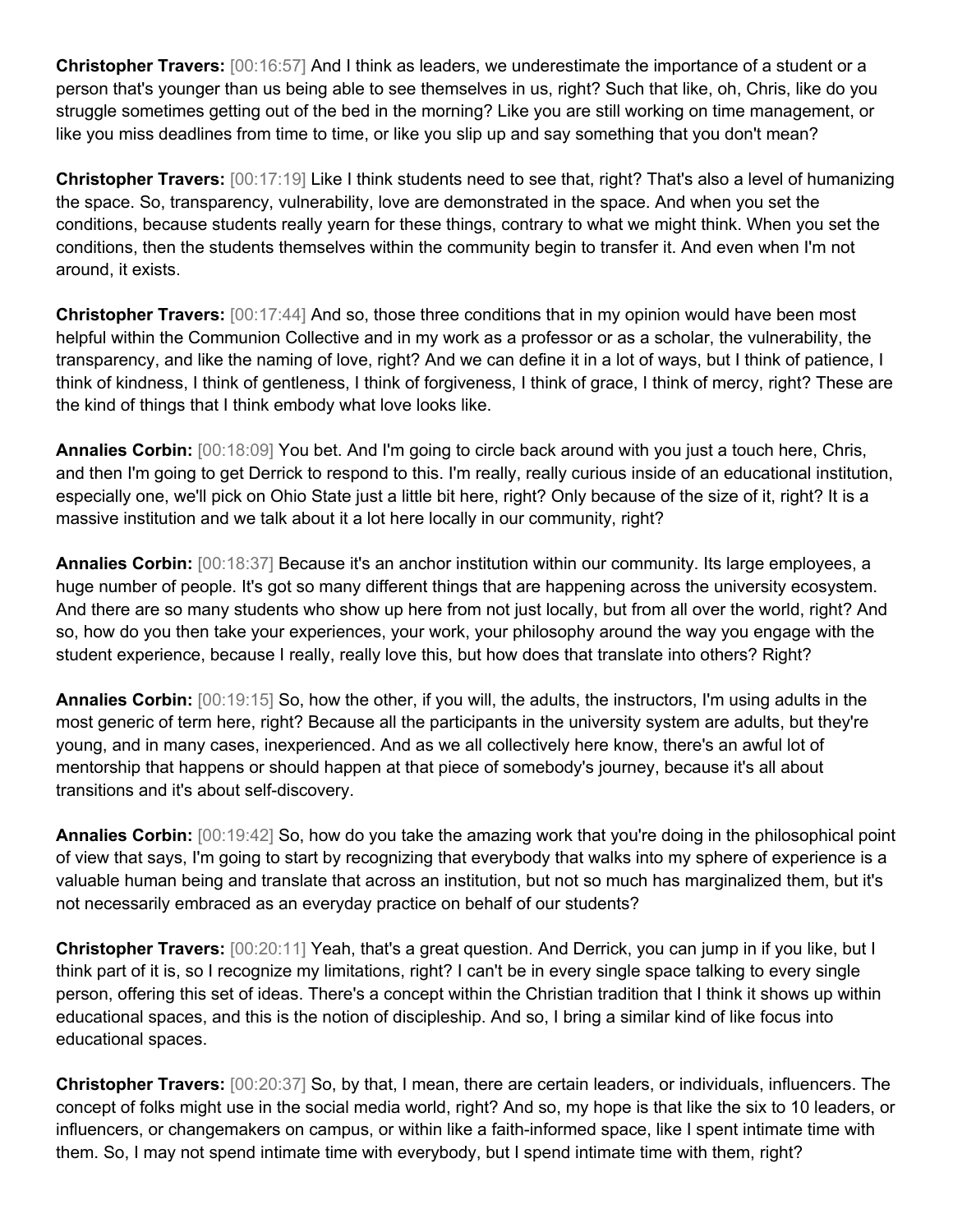**Christopher Travers:** [00:21:06] And so, as I'm sort of like pouring into them, and offering them a perspective and a framework of how we can approach this with these opportunities with students, my hope is that they then go into their spaces and sort of like emulate a similar dynamic, if that makes sense, right? And so, I spent intimate time and energy with the leaders, the folks who I feel like I have the ability to impact other spaces.

**Christopher Travers:** [00:21:27] So, during my time at Ohio State, that might have been like folks who were in leadership within the Black Student Union. That might have been folks who were in leadership within the multicultural center. That might have been folks who had influence within the Higher Education Student Affairs program, right? And so, like as they move into their different spheres, helping them see how they can also bring some of those same conditions in the spaces, and I feel like that is an approach that I use to try to infiltrate more of the larger ecosystem without me, myself, having to be in every single space.

**Annalies Corbin:** [00:21:56] There's just one of you after all.

**Christopher Travers:** [00:21:58] Yeah.

**Annalies Corbin:** [00:22:00] So, Derrick, what are your thoughts about that? Because same question back to you, right? And it is one of those pieces that as a faculty member, I struggled with mightily, especially when I was a new and young faculty member, it's been many years now, but it was really, really tough to sort of figure out your place in that sort of post-secondary hierarchy, which is incredibly hierarchical, right?

**Annalies Corbin:** [00:22:25] It's based on traditions that have long since past, relevancy, not even the table and conversation, oftentimes, with our colleagues. And so, how do you take an approach that is so incredibly student-centric, recognizing the humanity of it all, and take that, and make it more of the norm across the ecosystem of the folks who are actually there spending time, quite frankly, with all of these young professionals trying to figure out their way in the world.

**Derrick Tillman-Kelly:**  $[00:23:01]$  So, I think there are probably two things, which I realized I say a lot now. The first one is I was told very early on when I got to Ohio State that while we want everyone to be a Buckeye, not everyone will show up as a Buckeye in the same way. And what I think the person meant was it is a lot easier in some ways for undergraduates to feel a connection to the broad institution, right? Because you tend to be a bit more immersed in athletics, you tend to be a bit more immersed in student organizations.

**Derrick Tillman-Kelly:** [00:23:31] And so, they might hear, I am] an Ohio State Buckeye very readily, but when you move into the graduate spaces, for example, you tend to be a lot more isolated from the institution. You're not going to all of the events that are happening in the same way. And so, when we started talking about retention, the reality was, I need you to be connected to an aspect of Ohio State. It does not need to be the same. And that does two things realistically. One is it reminds you that even if you feel not fully connected to the football team, me, honestly, that doesn't mean that you're not a true Buckeye.

**Derrick Tillman-Kelly:** [00:24:09] It just means that the ways in which you connect to the institution are different and we should honor that difference. And so, it means being willing and able to articulate the various opportunities that people can use to engage. The second part, though, is I think it's about modeling what we desire. And the reality is Chris was honest when he said that he curates space as well, and then people sort of think about curation in very different ways after they've been in those spaces with him.

**Derrick Tillman-Kelly:** [00:24:36] And then, you start curating your space differently. And so, as Chief of Staff, part of my job is to advise the dean, but I've also had the privilege of watching lots of senior leaders. And the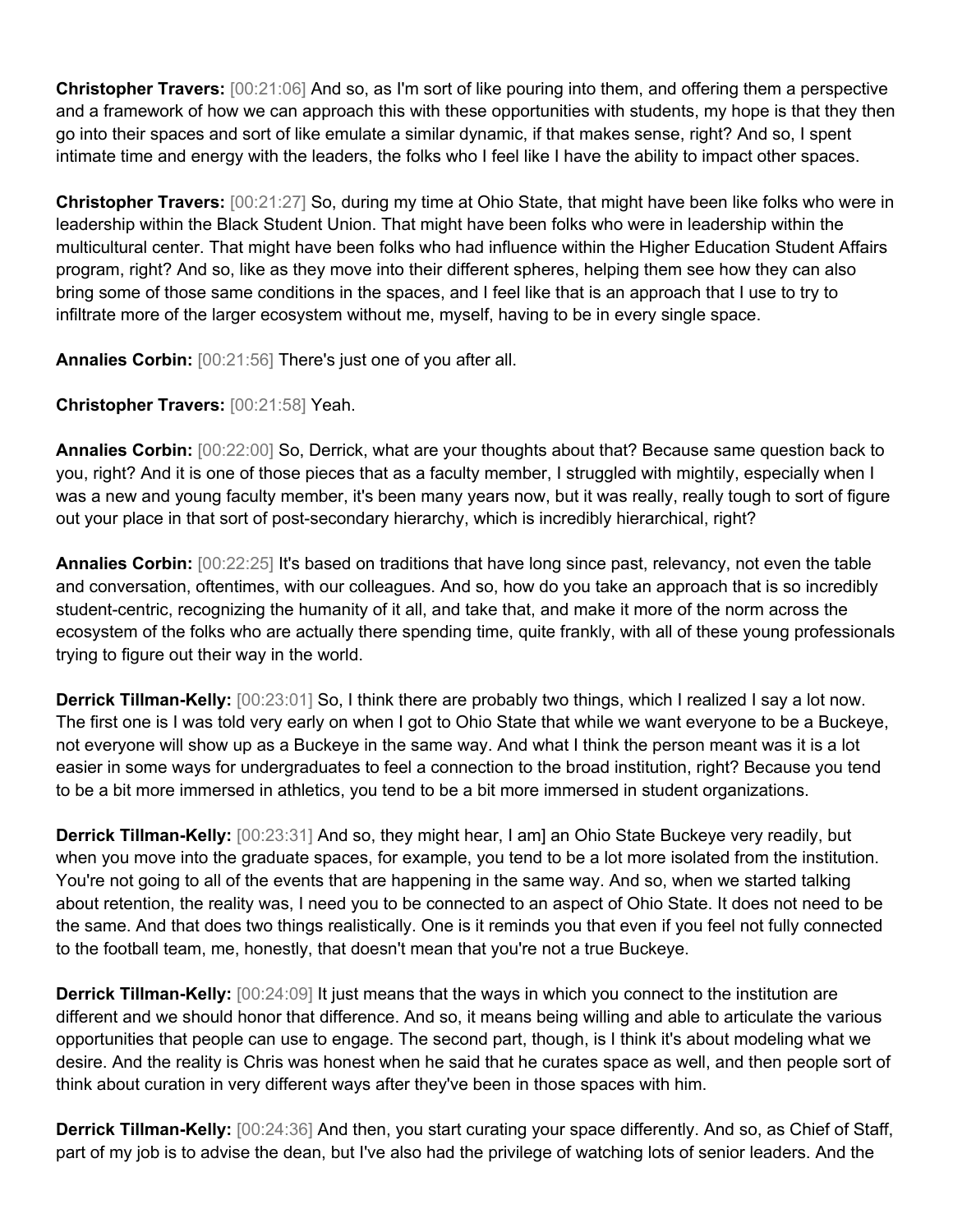reality is the institution unintentionally often takes the tone and tenor of their senior leaders. So, for example, I joined the college six weeks ago, and the first week, I heard that meetings in the College of Engineering start three minutes late, because living in the world of virtual reality, the virtual world, the dean wanted to ensure that folks had the chance to get in before she pushed the agendas forward.

**Derrick Tillman-Kelly:** [00:25:12] And so, people took that as a, here's a little bit of grace for folks who might be slightly delayed, but I don't think that she was doing it with the intent of pushing a behavior, but people watch the behavior, recognize the value of the behavior, and then begin to implement their own versions of it. And so, I think when we work with senior leaders, they might be busy all the time, but when President Johnson randomly stops on the oval to ask a student how their experience is, people notice it. and more people begin to less familiar students and ask them about their experience in ways that might allow them to share with the broader institution where we're struggling, but also to reinforce to students that, yes, this is a really large place.

**Derrick Tillman-Kelly:** [00:25:58] And yes, there are 60-some thousand students and 50-some thousand employees, but no, you're not just your ID number. You are, in fact, more than your name got numbered, you are a human that we want to make sure feels connected, feels like they have access to leaders who might be able to influence things that aren't working as well, and then continuing to check in with folks in ways that allow us to say, we really do see you as a human on this campus.

**Derrick Tillman-Kelly:** [00:26:24] And even though it may not be perfect all the time, because no organization or institution is, we will do everything in our power to ensure that you have a voice and a place to share with us where things are working for you, where things aren't working so well, and how we might be better administrators, faculty, and staff to sort of push the goal home. And I think that really does, for me, connect back to the ethos that Chris has sort of created with the Communion Collective that until the Communion Collective came to be, I didn't actually give language to in the way that I can today.

**Annalies Corbin:** [00:26:55] Right. So, some of the value proposition then, and there are many, many, but, Chris, in terms of the work that you're doing, is to be able to sort of help folks have a conversation about the outcomes that we're collectively looking for, I would assume. So, I'm super curious, as we continue the conversation, what is next in the journey, right? So, if you think about, and I don't mean, and it doesn't have to be the big giant long-term aspirational goal, but what are you working on right now that you feel like is critically important to our community, and the community within postsecondary, the community in Columbus, community in Ohio, more broadly than that? But what is it that you want people to walk away from this conversation thinking about from a sort of action opportunity?

**Christopher Travers:** [00:27:52] Yeah, that's a great question. I mean, I think one of the first things, I don't know if it's as clear to the listeners, and so I'll name it. Part of the impetus to begin the Communion Collective was because I existed within organizations and institutions that I felt, in some ways, did not allow me to fully walk in my vision, And I want to name that. right? So, this is not an organization that exists within Ohio State, it's not it's not an organization that exists within like a church, this is an independent movement that I'm trying to help push forward.

**Christopher Travers:** [00:28:33] And I want to be honest about the fact that, sometimes, you have visions, and you have dreams and ideas that are not meant to exist within certain spaces that you occupy. And it doesn't mean that they aren't true, that they won't come to fruition, it just means that like the current places that you're within may not be meant for it. So, certainly, there are things that I did bring and I continue to bring during my time at Denison in Ohio State, but the Communion Collective is outside of all of that. And part of it was because I had some challenges in my journey with trying to do it, and I see Derrick smiling.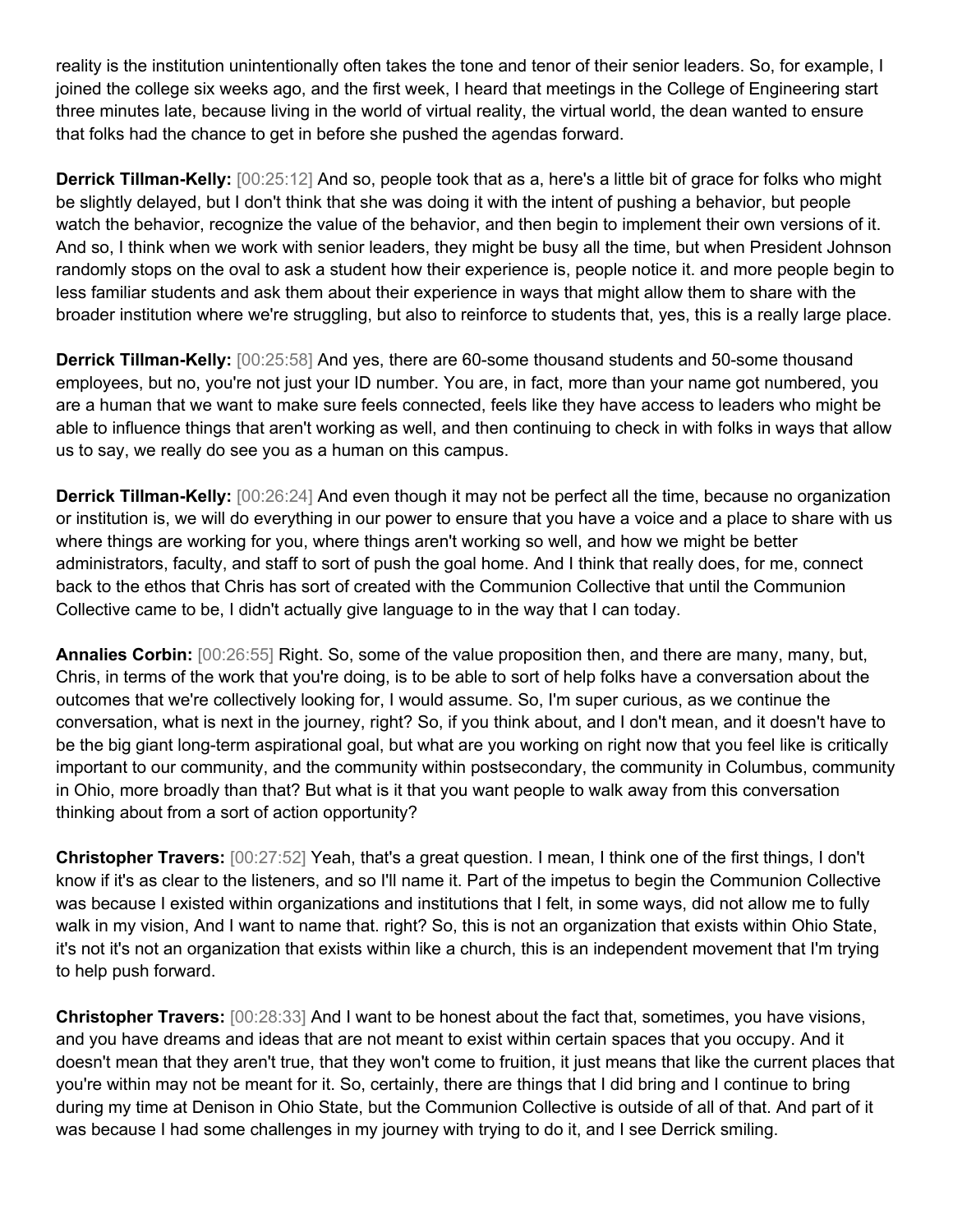**Christopher Travers:** [00:29:07] I had some challenges trying to get within a certain institution, so that's one of the first things I wanted to name for the listeners to be clear about that, that it is an independent organization. But in terms of what I'm working on, so I am heavily situated within some K-12 schools, having conversations with teachers, getting in front of students, a lot of teachers and professionals within the school system are interested in how to better connect with Black and Brown students, how to better support Black and Brown students.

**Christopher Travers:** [00:29:34] And so, one of the things that I'm continuing to work on and really trying to just continue to hone in terms of my message is some of the things that we've known for quite some time, right? We've had tons, and tons, and tons of Black women scholars, and thinkers, and intellectuals over decades who have told us about some of the ingredients that are necessary for the success of Black and Brown children. And so, I spend time honestly trying to represent that, like to go back to what we've known for a long time is helpful when we think about how to support Black and Brown students, right? Culturally relevant pedagogy coming out back in the early '90s still has relevance today, still has power today, still has meaning today, right?

**Christopher Travers:** [00:30:14] And I think it takes time for us to go back and actually consider the work of Dr. Gloria Ladson-Billings and figure out how we can like bring that into today's. But part of my work is going back and remembering what we've been taught long ago that we forgot along the way or maybe folks never knew. So, that's something I'm working on right now, and really trying to, I think you even offered it, how do you operationalize? What's the methodology behind love? I love practices, right?

**Christopher Travers:** [00:30:38] Like I try my best to package that in ways that teachers can understand it. So, that's one of the first things that I'm working on that I want to continue to push and hopefully make positive impact within the school system, but I'm also writing quite a bit. So, we talked about some of my work around masculinities, anti-hero normative masculinities, trying to push back against some of the patriarchal ways of being and doing that, that many of us have been socialized within this Western world.

**Christopher Travers:** [00:31:03] And so, I curate spaces for folks to wrestle with those tensions, to have the kind of conversations where we interrogate who we are and who we want to be. And we actually don't just dream about that, but we try to put in practice what it looks like to exist in the world where White supremacy isn't the norm, where heteronormativity isn't the norm. And so, I'm also very much committed to that work. Not just in practice, but also writing about it.

**Christopher Travers:** [00:31:27] So, I have some current papers that are in the works that will be coming out very soon. I'm also very much committed into like curating more spaces for folks to come together that's not based on a particular religious affiliation. It's not based on denomination. If you feel connected to the spirit of love, if you feel connected to the spirit of relationship, regardless of your identities, regardless of how you show up in the world, like you can enter into this space.

**Christopher Travers:** [00:31:55] And I'm interested in like building that out more, continuing to push it forward, speaking on podcasts like this one, and reminding the world that like love still matters, love is still important. And if I'm drawing on the words of Bell Hooks, I think part of the issue that we're having in our world is we exist in this lovelessness space. Folks are yearning for love, folks want love, and I think we can all do a better job of trying to demonstrate it in our practice.

**Annalies Corbin:** [00:32:19] Absolutely. And you know, Chris, you're an anthropologist at heart, you just didn't put that label on it. So, I'm going to officially invite you to be part of that crew, because you, my friend, are a true, true anthropologist at heart. So, I love that about you, so thank you for that.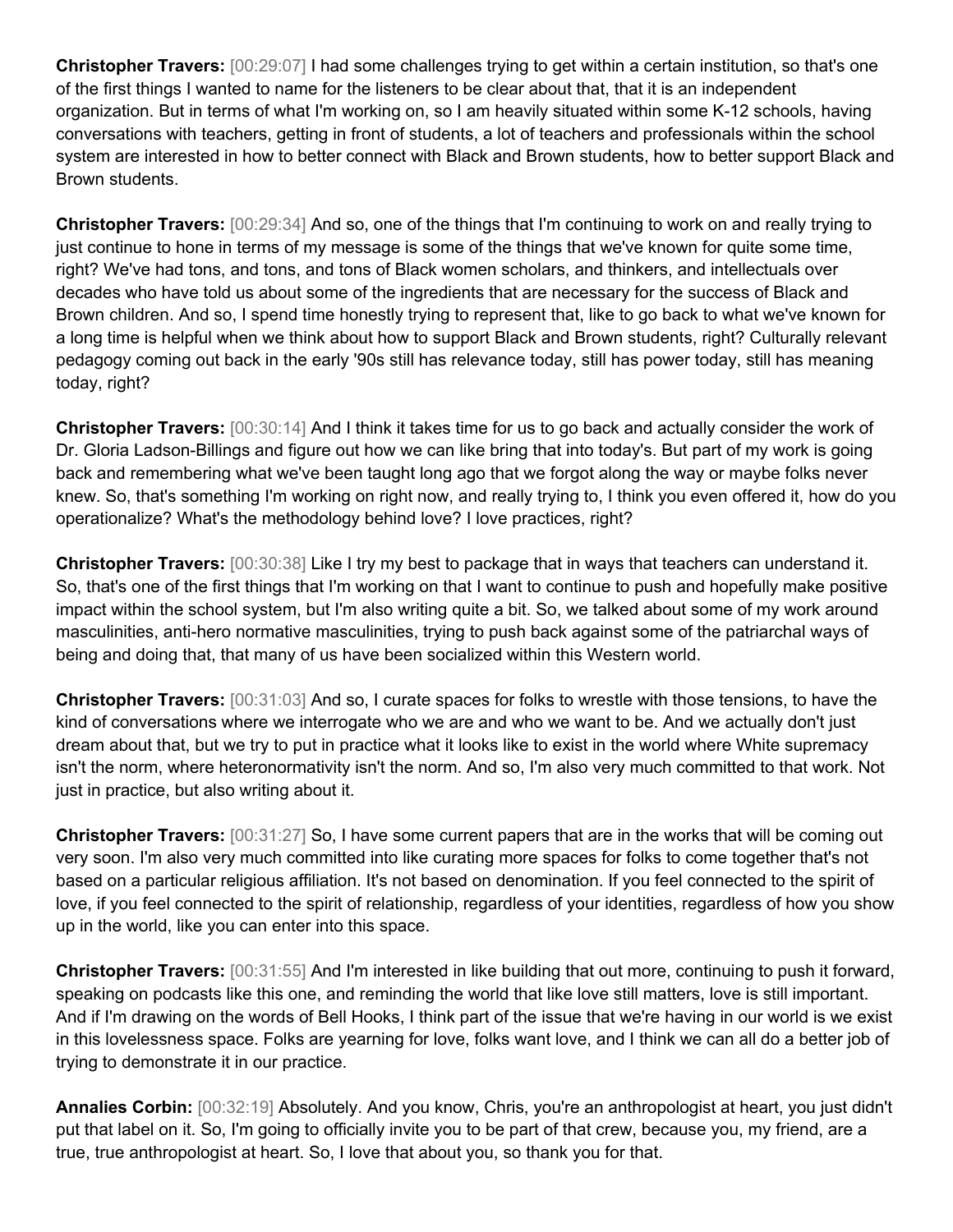**Christopher Travers:** [00:32:41] I appreciate it. I'll take that. I'll take that. I don't know if I identified that. I haven't had that label yet. Nobody has given that to me.

**Annalies Corbin:** [00:32:47] Well, labels, like you said, sometimes, we put names on things and it's powerful, and in the space where I occupy, I spend so much time trying to get folks collectively to think about, well, what about the humanity element of no matter what it is that we're talking about, I'm doing a project that I do every fall, actually, with Metro early college high school kiddos, they have a program called the Bodies Program, which is all about healthcare. And several years ago, and most of those kids, not all of them, most of those kids end up at Ohio State, right?

**Annalies Corbin:** [00:33:22] So, they become part of the ecosystem that Derrick gets to see sort of from that lens. And one of the things that's lost, especially for the kiddos that go into medical school, or nursing school, or a lot of these different sort of veins, whatever that happens to be for that individual, is that they spend so much time focusing on the academics, getting the content, that they forget about what the end result is. Why did you go there in the first place? Right? I wanted to go into health care, because I want to help people broadly.

**Annalies Corbin:** [00:33:55] But if I can't speak to people broadly, how could I possibly help them all? Right? And so, we've, over several years, crafted a program that we run in their fall semester of that early college experience before they go off into the OSU labs, and they do their capstone, and all that sort of stuff to help them figure out about the humanness of the people that they're going to encounter, and to help them recognize that just because you see something doesn't mean that it's real, right?

**Annalies Corbin:** [00:34:30] If you can't figure out to identify and to connect with people, how to ask questions, and how to ask questions of questions, and how to really step back from your assumptions and the biases that you walk into every moment with, you're not going to uncouple them, but you do need to be able to understand and recognize them. And if you can wrestle with that enough, that my hope is that you will be a better caregiver, because you will care about the patient first and foremost and the system in which you're practicing less.

**Christopher Travers:** [00:35:03] And I want to push that if I can.

**Annalies Corbin:** [00:35:06] Please.

**Christopher Travers:** [00:35:07] I've grown very frustrated at times with—I'm trying to use my words wisely, I've grown frustrated at times how quickly folks run to practice. And I get it, right? Like you're in front of me, you're telling me this framework, this theory, it's great, but like tell me how to implement it. And I get it, right? You want to know, you want to take away like two or three nuggets from this conversation that can help you immediately shift wherever it is you work, particularly for me, mostly teachers and classrooms.

**Christopher Travers:** [00:35:37] My frustration with that, though, is you're so eager to shift the practice that I don't know if you're spending as much time engaging in the self-work that is necessary to really be the practitioner that folks desire to be, right? And this is part of the reason why I am like transparent about my own work, and my own journey, and all of these spaces that I exist in, like also trying to do the work. I'm also wondering how I can better show up.

**Christopher Travers:** [00:36:03] Derrick talked about being a thought partner for me. Many of our conversations are, hey, Derrick, did I drop the ball? Did I miss the mark? Like could I have been better? I'm